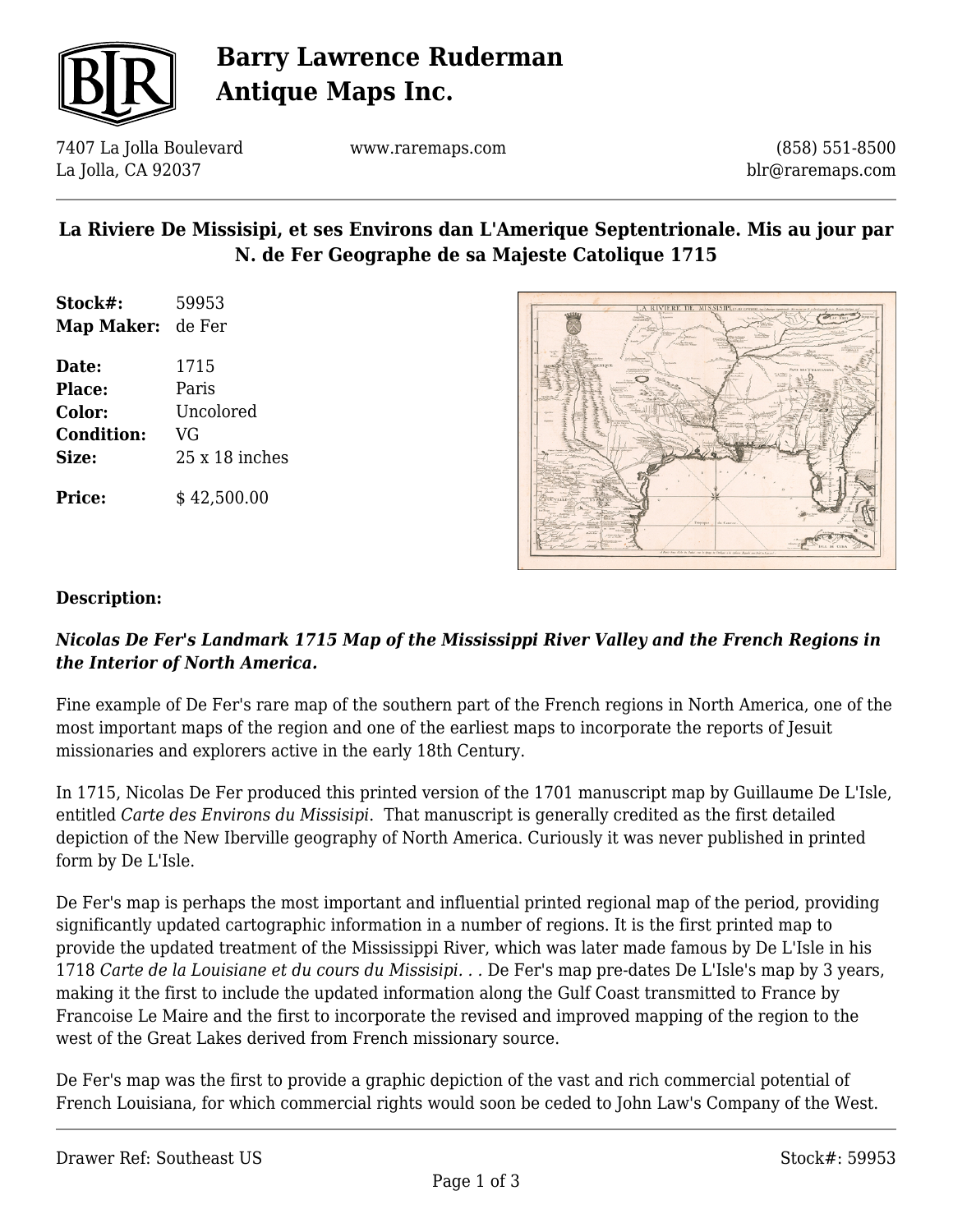

# **Barry Lawrence Ruderman Antique Maps Inc.**

7407 La Jolla Boulevard La Jolla, CA 92037

www.raremaps.com

(858) 551-8500 blr@raremaps.com

## **La Riviere De Missisipi, et ses Environs dan L'Amerique Septentrionale. Mis au jour par N. de Fer Geographe de sa Majeste Catolique 1715**

De Fer's map was of great contemporary importance, delineating many of the Spanish settlements which just then appearing in the region. Henry Popple would later utilize De Fer's map to delineate Spanish settlements on the Rio Grande and territory west of the Mississippi Valley.

The map is also notable for its early depiction of the Carolina Trading Path from Charleston to the Mobile and Mississippi Rivers.

The map incorporates the reports of French explorers and missionaries in America in the late 17th and early 18th Centuries, whose work is incorporated in the map, including Hennepin, de La Salle, Tonti, Justel, des Hayes, and Jolliet. Perhaps most notable is the contributions of Francois le Maire, a Jesuit Missionary in Louisiana, whose job from 1706 to 1720 included the review and transcription of explorers' journals, accounts (and maps), which were recorded in his memoirs and then transmitted back to France. Many of these reports and maps were obtained from Spanish sources.

#### **Sources For De Fer's 1715 Map & Brief Comparison**

The present map is one of three landmark printed maps issued by the French in the early 18th Century:

- 1703 De L'Isle *Carte du Mexique et de la Floride*
- 1715 De Fer *La Riviere de Missisipi et ses Environs*
- 1718 De L'Isle *Carte de la Louisiane et du cours du Missisipi.*

A close study of the 1715 De Fer and the 1718 De L'Isle show that the maps are not drawn from identical sources and that De L'Isle relied upon information drawn from Jean Baptiste le Moyne de Bienville, who left the Mobile area in 1713 and moved west, establishing Fort Rosalie (Natchez) in 1716 and later founding New Orleans in 1717, providing significant information to France which would not have been available to De Fer, most notably "Misions de los Teijas etablie en 1716." While De Fer gives notice of Beineville's presence on the other side of the Red River (Bienville de Taensa aux Yataches), De Fer's map would likely only have notice of Bienville's activities in 1713 and perhaps 1714.

As such, De Fer's map is an integral transition from the cartographic content of the region contained in De L'Isle's maps of 1703 and 1718 and an essential map for regional collectors.

#### **Rarity**

The map last appeared in a dealer catalog in June 2005 (Richard Arkway, Catalog 62, #17). We also locate an example in a Goodspeed Catalog in 1961, where the cataloguer noted "this does seem to